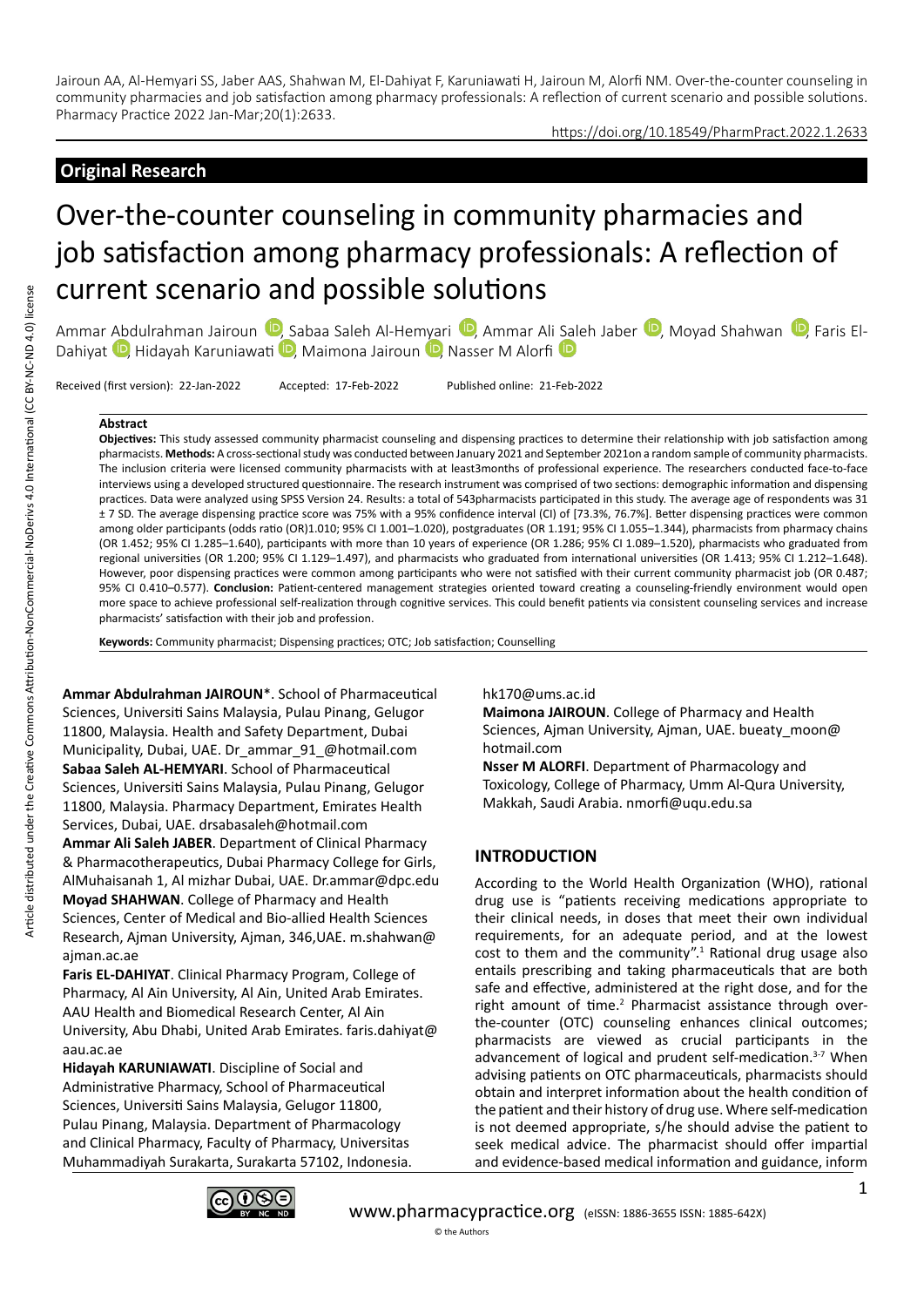https://doi.org/10.18549/PharmPract.2022.1.2633

patients of risks associated with imprudent and irrational selfmedication, encourage patients to use medicines carefully, and ensure that patients do not purchase excessive amounts of medications.3,8-10

According to several surveys, most dispensers lack pharmacological training.11,12 Consequently, community pharmacies employ few pharmacists and dispensing is handled by unskilled workers.<sup>13</sup> Allowing unskilled dispensers to regulate medicines leads to inappropriate dispensing and a general inability to facilitate patient adherence to therapy.14,15 Drug resistance, death, toxicity, unexpected adverse drug effects and interactions, and treatment failure result from patients' failure to adhere to medication regimens due to not being provided with sufficient or accurate information. The most significant ramification of this is the rise in the cost of treatment. Community pharmacists in the United Arab Emirates (UAE) regularly supply a wide array of prescription-only drugs without the need for a physician's order, as in other developing nations.16 Additionally, the dispensing procedure is not computerized; as such, there is a lack of patient medication records. $17$  As a result, a high incidence and variety of medicine dispensing errors (MDEs) are expected in UAE community pharmacies.

As a member of a healthcare organization, a community pharmacist is not only responsible for fulfilling their professional responsibilities but is also influenced by a variety of personal and organizational factors, such as job satisfaction, which is defined as "the match between an individual's expectations and the perceived reality of the job as a whole".<sup>18</sup> Each worker has certain employer expectations and, if these expectations are not satisfied, work satisfaction may suffer. Happy employees are more dedicated to their company<sup>19</sup> and, as such, are less likely to leave for a job elsewhere.<sup>20</sup> Aside from personal and professional differences, $21-23$  routine dispensing methods, heavy workloads, role conflict, a lack of demand, and unfavorable contacts have all been identified as factors that reduce pharmacists' job satisfaction.<sup>24,25</sup> Clinical engagement, interaction with patients, cooperation with physicians, participation in health promotion, and opportunities to use professional skills (including OTC counseling) have been shown to increase pharmacists' career satisfaction.<sup>26-29</sup> According to a recent study that was conducted in the United Arab Emirates(UAE), research is needed that explores the systemic causes of medication error. Interactive systems must be designed that place safety and the minimization of error risk at the center of community pharmacy practice to guide policies that can enhance awareness of these critical tasks.<sup>23</sup> It has been observed that the usage of OTC medications is rather widespread in the UAE, leading to a high risk of self-medicationrelated issues.30 Therefore, pharmacist OTC counseling is essential. However, OTC counseling studies in UAE community pharmacies are limited. Thus, this study aims to assess community pharmacist counseling and dispensing practices and their relation to job satisfaction among pharmacists. The results obtained are expected to improve pharmacist dispensing practices and ensure that appropriate OTC medicines are used by the general population.

**METHODS**

## **Study design and setting**

The current study examined UAE community pharmacists' dispensing practices by conducting a cross-sectional study between January 2021 and September 2021. Four trained pharmacy students in their final year went to community pharmacies located in Dubai, Abu Dubai, and the Northern Emirates. A pilot survey was conducted to properly train the surveyors in the use of the questionnaire and the study's scientific terminology. This training program improved the surveyors' skills and minimized errors related to the survey.

## **Target population**

The following inclusion and exclusion criteria were used to select the subjects under study. The inclusion criteria were community pharmacists with at least3months of professional experience registered with a regulatory body (i.e., Ministry of Health, Dubai Health Authority, Health Authority Abu Dhabi (HAAD)). The exclusion criteria were unregistered pharmacists or those who had not accumulated a minimum of3months of experience (e.g., those who had recently started or were still in their probationary period).

## **Pilot testing**

The aforementioned pilot study was used to evaluate the survey instrument's validity. Fifty community pharmacists participated in the pilot, which ran from January 7, 2021 to January 20, 2021 and their data were not included in the final analysis. In the pilot study, 22 respondents satisfactorily completed the questionnaire without any difficulty. Based on the findings from the pilot study, the researchers estimated the necessary sample size for the main survey and assessed the questionnaire's reliability.

## **Sample size calculation**

As highlighted above, the pilot study was used to estimate the appropriate sample size for the final survey. Of the 50 community pharmacists who participated in the pilot, 22 returned a completed questionnaire, giving a 44% response rate. The following question was used to perform the sample size calculation: "Are you satisfied with the dispensing practices followed by community pharmacists?" Approximately 45% of the participants in the pilot study responded affirmatively to this question. With an alpha level of 5%, i.e., a 95% confidence interval (CI) and a precision (D) of 5%, the 95% CI needed a 10% maximum width. Hence, 545 was calculated to be an appropriate sample size, assuming a 30% non-response rate.

# **Sampling technique**

Random sampling was employed to ensure adequate representativeness in the sample. Data recorded in 2010 show that an estimated 2,000 community pharmacies are active in the UAE.31 The locations and contact information for the community pharmacies in the selected sample areas were extracted from the Yellow Pages and local business directories. The stratification implemented here encompassed dividing the community pharmacies in the UAE into strata (groups)

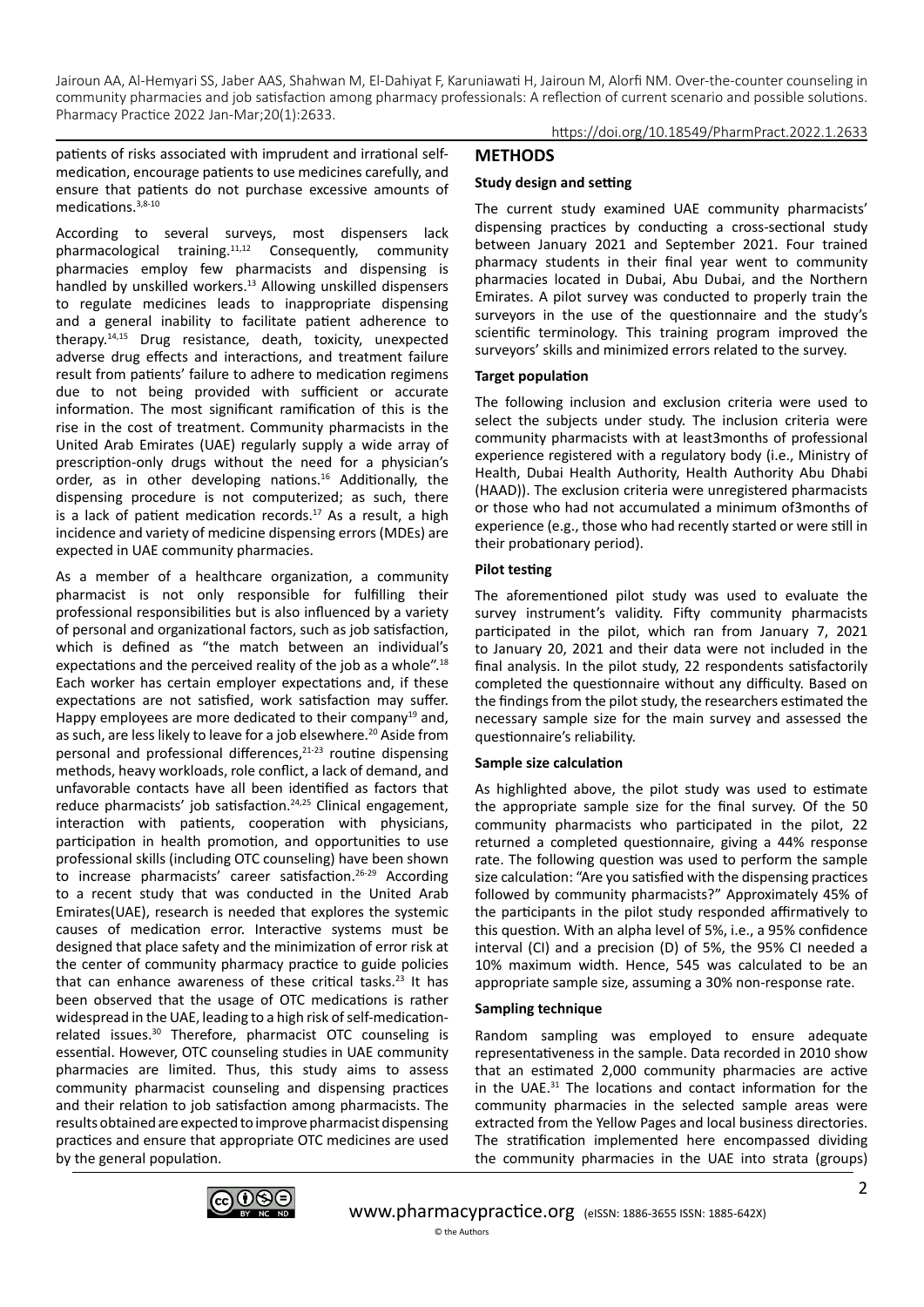according to their location. This revealed three strata, namely, community pharmacies in Dubai, Abu Dhabi, and the Northern Emirates. The relevant data of the community pharmacies were recorded in an Excel spreadsheet. This information was intended for use as a sampling frame and included the main details of each community pharmacy, including name, location, type, phone number, and email address. Subsequently, a unique ID number was assigned to each pharmacy. Simple random sampling was used to select sample pharmacies from the list which were then categorized by location and type.

## **Data collection**

From January 25, 2021 to September 28, 2021, the researchers conducted visits to the community pharmacies that were selected during the sampling in Dubai, Abu Dubai, and the Northern Emirates. The research purpose was clarified to the pharmacists and their email addresses were recorded. The researchers then conducted face-to-face interviews using the developed structured questionnaire.

## **Research instrument development**

Following a review of previous studies exploring the dispensing practices of community pharmacists,<sup>32-34</sup> the researchers developed a self-administered structured questionnaire. This instrument was modified based on others found in the literature search to ensure that it fit the local UAE context and that all main points were covered. Experts on community pharmacists and dispensing practices were asked to review the final version of the questionnaire to ensure that its content was relevant and that it had been satisfactorily designed. Additionally, four members of the Faculty of Medicine and Clinical Pharmacy at Ajman University were consulted on the appropriateness and relevance of the questionnaire and its content. Some slight modifications were undertaken based on their advice.

Lawshe's content validity<sup>35</sup> was also used to assess the content validity of the questionnaire. All items had a content validity ratio (CVR) of 0.78 which, according to Lawshe's method, $35$ meets the CVR threshold of  $\geq$  0.78 for acceptability. Any items that did not meet this threshold were eliminated from the questionnaire. The means of all the items included in the final questionnaire, i.e., those with an acceptable CVR value, were then used to calculate the content validity index (CVI) of the instrument. The final version of the questionnaire had a CVI of 0.879, which was acceptable**.** <sup>36</sup> A pilot study involving 50 community pharmacists was subsequently performed to assess the instrument's validity; their data were not incorporated into the final analysis. The questionnaire's reliability was assessed using Cronbach's α, whereby the calculated coefficient of 0.79 demonstrated acceptable internal consistency.

## **Research instrument sections**

The research instrument comprised two separate parts which were as follows:

Eight items covered participants' demographic information, including age, gender, position in the pharmacy, experience (number of years), the university from which they graduated, and job satisfaction.

Thirteen items assessed the community pharmacists' dispensing practices; these were closed-ended questions ("yes" or "no" answers).

https://doi.org/10.18549/PharmPract.2022.1.2633

#### **Questionnaire scoring**

The responses to the questions assessing community pharmacists' dispensing practices scored either "1" (correct answers) or "0" (incorrect answers). Scores concerning dispensing practices were summed to achieve a value between 0 and 13. Based on this, the percentages were calculated ranging from 0% to 100% to reflect general dispensing practices among UAE community pharmacists. The median score was calculated to indicate the level of dispensing practices among the surveyed community pharmacists whereby they were categorized as a "Good dispensing practice" or a "Poor dispensing practice."A median score of 10 was obtained. Thus, respondents scoring at least 10 marks were assessed as having good dispensing practices, while those with fewer than 10 marks were assessed as having poor dispensing practices. These dichotomous outcome variables were subsequently analyzed using logistic regression analysis models.

#### **Ethical considerations**

This study received approval from the Institutional Ethics Review Committee of Ajman University. All participants were informed of the study purpose before data collection. They were also told that their consent was required for the questionnaire to be administered; all participants gave their written informed consent. The participants' identities were not recorded and they were assured of complete confidentiality.

#### **Statistical analysis**

The study's data were analyzed using SPSS Version 24. The qualitative variables were summarized using frequencies (as percentages). The quantitative variables were summarized using ± standard deviation (±SD). Furthermore, for the quantitative variables, the cross-group differences were measured using unpaired Student t-tests, non-parametric versions, and oneway ANOVAs. The factors affecting community pharmacists' dispensing practices were identified using logistic regression models. Variable selection and model building were achieved using the stepwise method. The threshold for statistical significance was a p-value of <0.05.

## **RESULT**

#### **Demographic characteristics**

Table 1 shows the demographic information of the study participants. The average age of the respondents was 31  $\pm$ 7 SD. Of the total, 202 participants (37.2%) were male and 341 (62.8%) were female. Among all participants, 59.9% (n=325) held bachelor's degrees only and 40.1% (n=218) held postgraduate degrees. Pharmacists from independent pharmacies constituted 55.8% of the sample and 44.2% were from pharmacy chains. The pharmacist positions among the study participants were as follows: 372 (68.5%) pharmacists in charge, 100 (18.4%) chief pharmacists, and 71 (13.1%) assistant pharmacists. Approximately half of the study

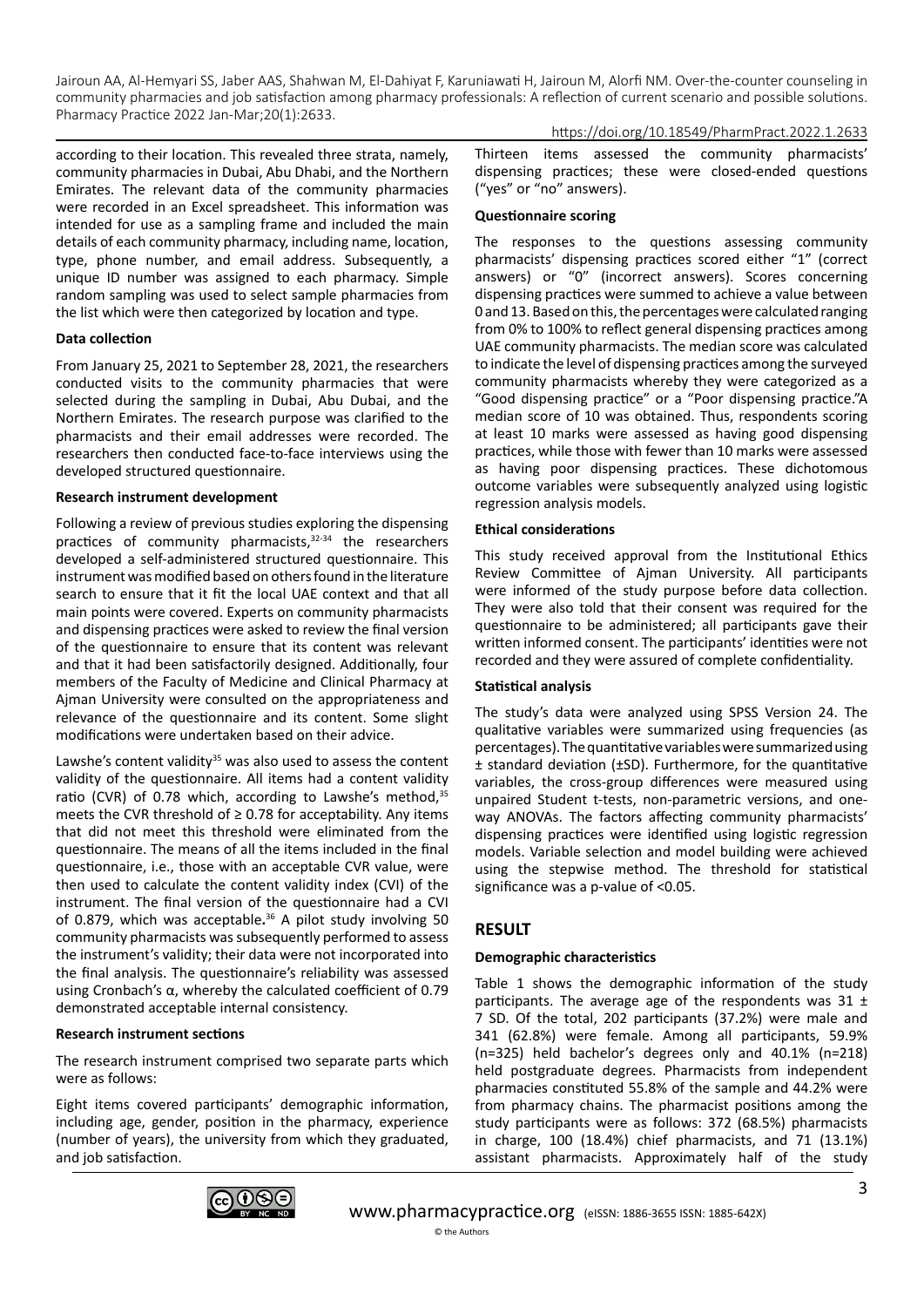https://doi.org/10.18549/PharmPract.2022.1.2633

| <b>Baseline characteristics</b>             | <b>Responses</b>            | Frequency | %     |  |
|---------------------------------------------|-----------------------------|-----------|-------|--|
| Age (mean $\pm$ S.D)                        | $31.2 \pm 6.7$              |           |       |  |
| Gender                                      | Male                        | 202       | 37.2% |  |
|                                             | Female                      | 341       | 62.8% |  |
| <b>Education Level</b>                      | Bachelor                    | 325       | 59.9% |  |
|                                             | Postgraduate                | 218       | 40.1% |  |
| Pharmacy type                               | <b>Independent Pharmacy</b> | 303       | 55.8% |  |
|                                             | Pharmacy Chain              | 240       | 44.2% |  |
| Position                                    | Pharmacist in charge        | 372       | 68.5% |  |
|                                             | Chief pharmacist            | 100       | 18.4% |  |
|                                             | Assistant pharmacist        | 71        | 13.1% |  |
| Years of experience                         | Less than 1 year            | 82        | 15.1% |  |
|                                             | 1-5 years                   | 111       | 20.4% |  |
|                                             | 6-10 years                  | 74        | 13.6% |  |
|                                             | More than 10 years          | 276       | 50.8% |  |
| University of graduation                    | Local                       | 243       | 44.8% |  |
|                                             | Regional                    | 143       | 26.3% |  |
|                                             | International               | 157       | 28.9% |  |
| I feel fairly satisfied with my current job | Yes                         | 476       | 87.7% |  |
|                                             | No.                         | 67        | 12.3% |  |

Table 2. Dispensing practices according to demographic variables

| <b>Demographics</b>                         | <b>Groups</b>           | <b>Dispensing practice score</b> |              |        |            |  |
|---------------------------------------------|-------------------------|----------------------------------|--------------|--------|------------|--|
|                                             |                         | Mean ± SD                        |              | Median | p-value    |  |
|                                             | Male                    | 73.88                            | 1.43         | 76.31  | 0.322      |  |
| Gender                                      | Female                  | 75.66                            | 1.09         | 76.92  |            |  |
|                                             | Bachelor                | 73.02                            | 1.12         | 77.1   | $0.005*$   |  |
| <b>Education level</b>                      | Postgraduate            | 77.95                            | 1.36         | 84.6   |            |  |
| Pharmacy type                               | Independent<br>pharmacy | 71.29                            | 1.14         | 76.83  | $< 0.001*$ |  |
|                                             | Pharmacy chain          | 79.68                            | 1.28         | 85     |            |  |
|                                             | Pharmacist in<br>charge | 77.63                            | 1.03         | 86.4   |            |  |
| Position                                    | Chief pharmacist        | 68.38                            | 1.99<br>73.3 |        | $0.001*$   |  |
|                                             | Assistant<br>pharmacist | 70.53                            | 2.36         | 69.2   |            |  |
|                                             | Less than 1 year        | 70.26                            | 2.22         | 75.5   |            |  |
|                                             | 1-5 years               | 71.73                            | 1.90         | 77.4   |            |  |
| Years of experience                         | 6-10 years              | 73.70                            | 2.33         | 77.9   | $0.003*$   |  |
|                                             | More than 10<br>years   |                                  | 1.21         | 84.6   |            |  |
| University of graduation                    | Local                   | 72.14                            | 1.29         | 74.5   | $0.001*$   |  |
|                                             | Regional                | 76.65                            | 1.68         | 84.7   |            |  |
|                                             | International           | 77.90                            | 1.61         | 85.5   |            |  |
| I feel fairly satisfied with my present job | Yes                     | 76.60                            | 0.91         | 77     | $< 0.001*$ |  |
|                                             | No                      | 63.61                            | 2.42         | 69.2   |            |  |

Notes: p-values less than 0.05 were considered statistically significant; p-values were obtained from Kruskal Wallis and Mann Whitney U tests.

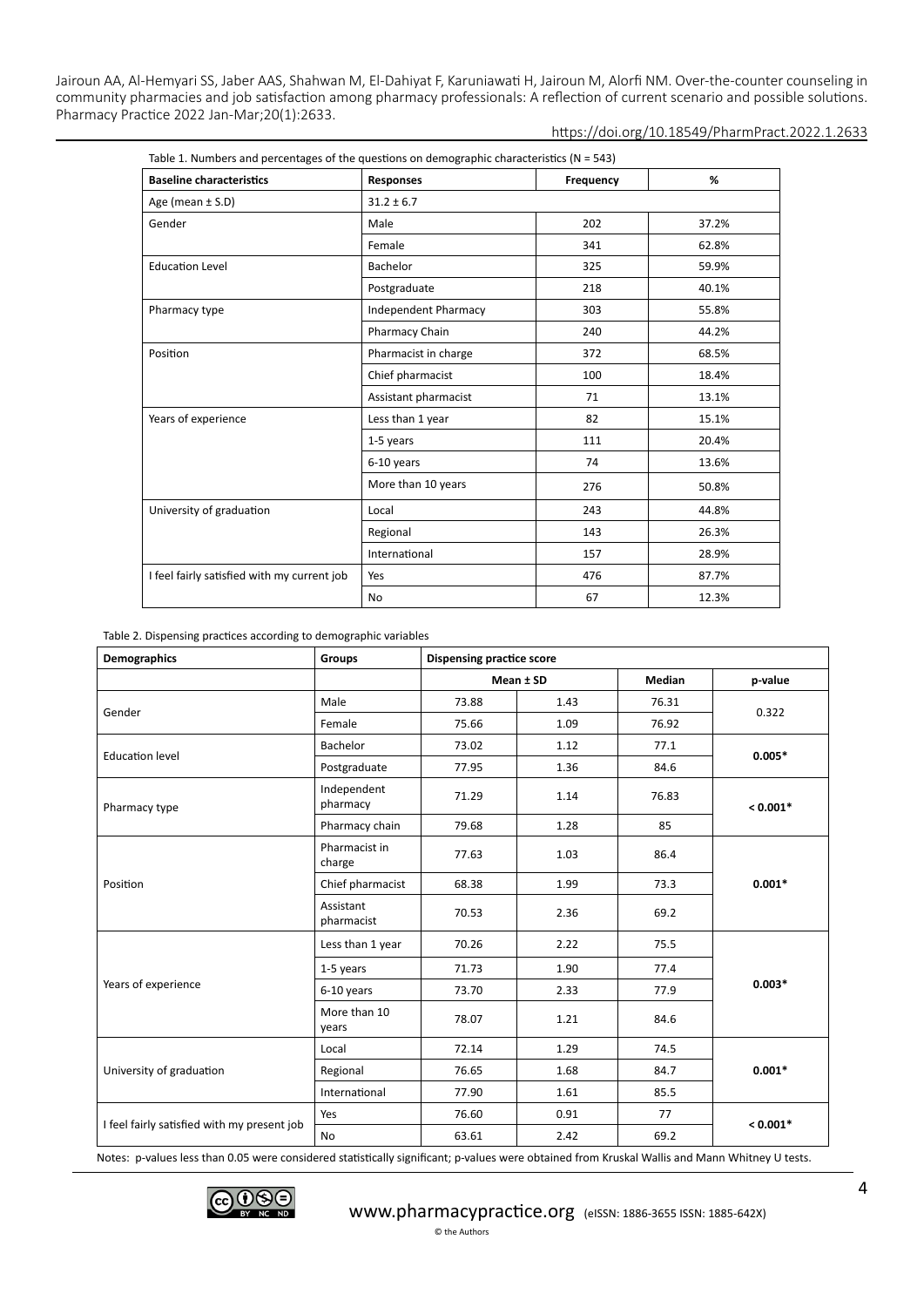## https://doi.org/10.18549/PharmPract.2022.1.2633

participants (50.8%) had more than 10 years of experience. Of all participants, 243 (44.8%) graduated from local universities, 143 (26.3%) graduated from regional universities, and 157 (28.9%) graduated from international universities. Among the participants, 476 (87.7%) were satisfied with their current job.

## **Evaluation of dispensing practices among community pharmacists**

The average dispensing practice score was 75% with a 95% CI of [73.3%, 76.7%]. The dispensing practices among the community pharmacists were evaluated by asking the participants 13 questions.

Table 2 shows the dispensing practice scores according to demographics. Among the variables, educational level (p  $=0.005$ ), pharmacy type (p < 0.001), pharmacist position (p =0.001), years of experience (p =0.003), university of graduation (p =0.001), and satisfaction with current community pharmacy job ( $p < 0.001$ ) were associated with the dispensing practices of community pharmacists. Table 3 shows the results of each question regarding dispensing practices among community pharmacists.

#### **Factors associated with the dispensing practices of community pharmacists**

Table 4 displays the univariate and multivariate regression

models applied to demographic factors. To select the factors that jointly influence the dispensing practices of community pharmacists, we used the stepwise procedure applied to the multivariate logistic regression model. The results of this procedure showed that better dispensing practices were common among older participants (odds ratio (OR)1.010; 95% CI 1.001–1.020), postgraduates (OR 1.191; 95% CI 1.055–1.344), pharmacists from pharmacy chains(OR 1.452; 95% CI 1.285– 1.640), participants with more than 10 years of experience (OR 1.286; 95% CI 1.089–1.520), pharmacists who had graduated from regional universities (OR 1.200; 95% CI 1.129–1.497), and pharmacists who had graduated from international universities (OR 1.413; 95% CI 1.212–1.648). Poor dispensing practices were common among the participants who were not satisfied with their current community pharmacist job (OR 0.487; 95% CI 0.410–0.577).

# **DISCUSSION**

Pharmacists are typically the final healthcare providers a patient has contact with prior to using a drug. Additionally, community pharmacists are regularly available to patients between routine physician visits. Thus, in the course of consultation with patients, the pharmacist is obliged to offer adequate information on drug administration to ensure

Table 3. Numbers and percentages of the questions on dispensing practices

| <b>Dispensing practices items</b>                                                                         | Yes       |      | <b>No</b> |      |  |
|-----------------------------------------------------------------------------------------------------------|-----------|------|-----------|------|--|
|                                                                                                           | Frequency | %    | Frequency | %    |  |
| Enquire about the patient's health/<br>condition                                                          | 429       | 79.0 | 114       | 21.0 |  |
| Enquire about how long the condition<br>has persisted                                                     | 482       | 88.8 | 61        | 11.2 |  |
| Enquire about what medicines the<br>patient has taken recently                                            | 459       | 84.5 | 84        | 15.5 |  |
| Recommend visiting a doctor to discuss<br>symptoms                                                        | 475       | 87.5 | 68        | 12.5 |  |
| of<br>Discourage<br>the<br>long-term<br>use<br>medicines                                                  | 517       | 95.2 | 26        | 4.8  |  |
| Warn about incorrect self-diagnosis                                                                       | 390       | 71.8 | 153       | 28.2 |  |
| about<br>Warn<br>incorrect choice<br>of<br>treatment                                                      | 299       | 55.1 | 244       | 44.9 |  |
| Warn about delays in seeking medical<br>advice from a doctor                                              | 359       | 66.1 | 184       | 33.9 |  |
| Provide health promotion advice                                                                           | 364       | 67.0 | 179       | 33.0 |  |
| Enquire whether the patient has any<br>allergies                                                          | 350       | 64.5 | 193       | 35.5 |  |
| Enquire whether the patient has any<br>addictions                                                         | 442       | 81.4 | 101       | 18.6 |  |
| Inform about possible interactions<br>between the drug being dispensed and<br>other medicines and/or food | 389       | 71.6 | 154       | 28.4 |  |
| Recommend non-drug alternatives                                                                           | 339       | 62.4 | 204       | 37.6 |  |

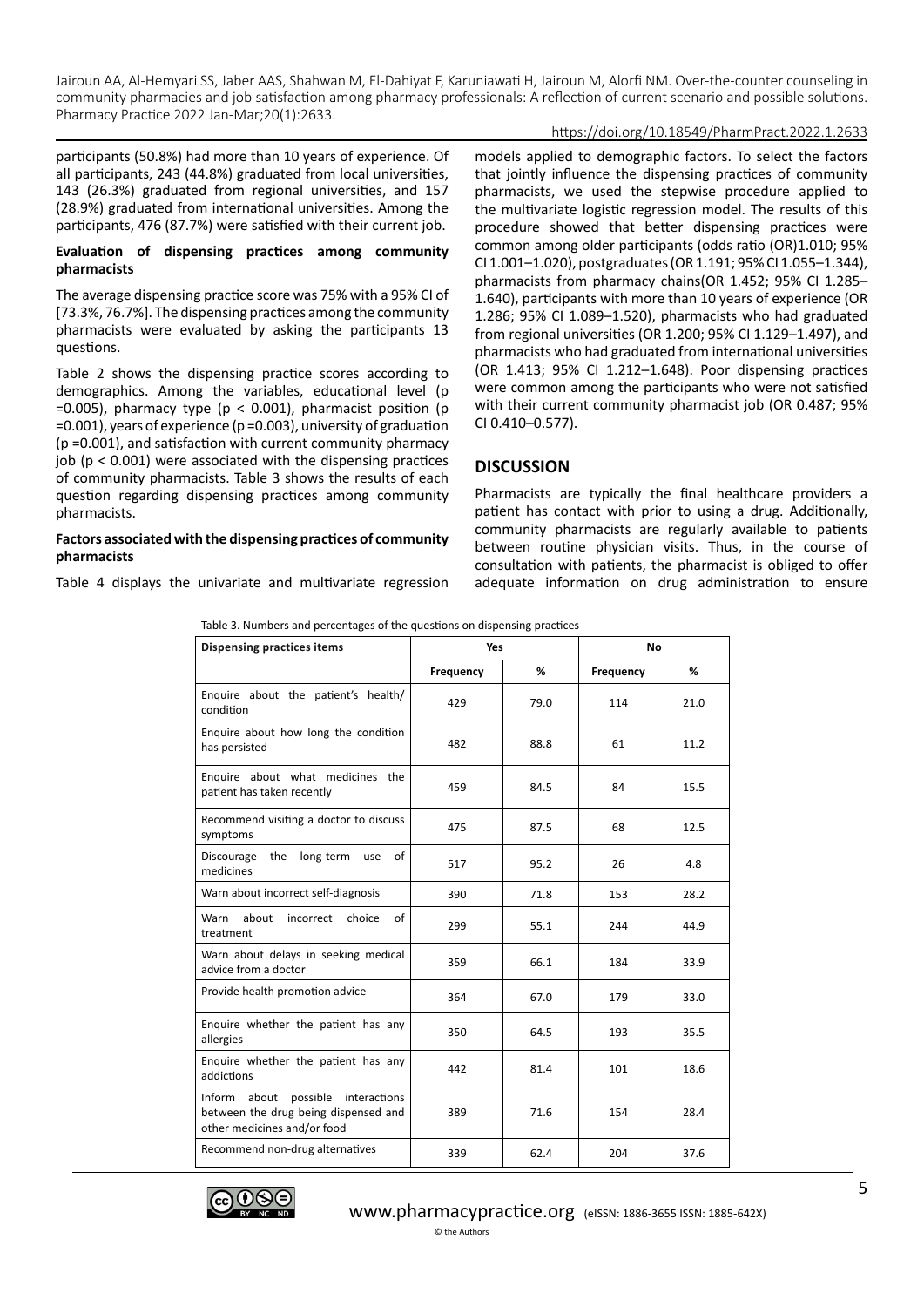| Table 4. Univariate and multivariate analyses of factors associated with the dispensing practices of community pharmacists |                                           |        |       |            |                     |        |       |            |
|----------------------------------------------------------------------------------------------------------------------------|-------------------------------------------|--------|-------|------------|---------------------|--------|-------|------------|
|                                                                                                                            | Dispensing practice scores ( $\geq 10$ )  |        |       |            |                     |        |       |            |
| <b>Factors</b>                                                                                                             | <b>Univariate</b>                         |        |       |            | <b>Multivariate</b> |        |       |            |
|                                                                                                                            | <b>OR</b>                                 | 95% CI |       | p-value    | <b>OR</b>           | 95% CI |       | p-value    |
| Gender (Ref. Female)                                                                                                       |                                           |        |       |            |                     |        |       |            |
| Male                                                                                                                       | 0.910                                     | 0.814  | 1.016 | 0.095      | ------              |        |       |            |
| Age                                                                                                                        | 1.020                                     | 1.012  | 1.029 | $< 0.001*$ | 1.010               | 1.001  | 1.020 | $0.030*$   |
| <b>Education (Ref. Bachelor)</b>                                                                                           |                                           |        |       |            |                     |        |       |            |
| Postgraduate                                                                                                               | 1.306                                     | 1.168  | 1.461 | $< 0.001*$ | 1.191               | 1.055  | 1.344 | $0.005*$   |
|                                                                                                                            | Pharmacy type (Ref. Independent pharmacy) |        |       |            |                     |        |       |            |
| Chain Pharmacy                                                                                                             | 1.579                                     | 1.413  | 1.765 | $0.001*$   | 1.452               | 1.285  | 1.640 | $0.021*$   |
|                                                                                                                            | Position (Ref. Assistant pharmacist)      |        |       |            |                     |        |       |            |
| Pharmacist<br>in<br>charge                                                                                                 | 1.450                                     | 1.239  | 1.696 | $0.014*$   |                     |        |       |            |
| Chief pharmacist                                                                                                           | 0.904                                     | 0.752  | 1.086 | 0.280      |                     |        |       |            |
| Years of experience (Ref. Less than 1 year)                                                                                |                                           |        |       |            |                     |        |       |            |
| 1-5 Years                                                                                                                  | 1.074                                     | 0.902  | 1.278 | 0.424      | ------              | ------ |       |            |
| 6-10 Years                                                                                                                 | 1.186                                     | 0.976  | 1.441 | 0.086      | ------              |        |       |            |
| More<br>than<br>10<br>years                                                                                                | 1.506                                     | 1.292  | 1.756 | < 0.001    | 1.286               | 1.089  | 1.520 | $0.003*$   |
|                                                                                                                            | University of graduation (Ref. Local)     |        |       |            |                     |        |       |            |
| Regional                                                                                                                   | 1.268                                     | 1.110  | 1.448 | $< 0.01*$  | 1.200               | 1.129  | 1.497 | $0.032*$   |
| International                                                                                                              | 1.361                                     | 1.195  | 1.551 | $< 0.001*$ | 1.413               | 1.212  | 1.648 | $0.001*$   |
| Satisfied with my present job (Ref. Yes)                                                                                   |                                           |        |       |            |                     |        |       |            |
| No                                                                                                                         | 0.534                                     | 0.459  | 0.620 | $< 0.001*$ | 0.487               | 0.410  | 0.577 | $< 0.001*$ |

**Notes:** p-values less than 0.05 were considered statistically significant, "---"not included in the multivariate logistic regression model.

the safe and appropriate use of medication. Community pharmacies have an increasing role in self-medication and community health is dependent on the quality of counseling services provided to patients. However, this subject has always been researched from the perspective of pharmacy client/ patient satisfaction. For instance, the professional and human approach of pharmacists has been identified as a key factor of patient satisfaction.37

The relationship between OTC counseling in community pharmacies and pharmacists' job satisfaction must be evaluated. This is imperative as an earlier study<sup>38</sup> reported that community pharmacists in Dubai are more business- than patient-oriented, dispensing all categories of medicine OTC without the need for prescriptions. They affirmed that community pharmacists occasionally initiate drug therapy in the pharmacy instead of adhering to prescriptions by physicians.

The analysis of the demographic characteristics of UAE community pharmacists in this study showed that the majority of the respondents were females, those with bachelor degrees from local universities, pharmacists in charge working in independent pharmacies, and those who were satisfied with their jobs. The demographic characteristics are similar compared to other studies on community pharmacists. For instance, Mohamed et al. (2014) reported that the majority of community pharmacists in Khartoum, Sudan were females and bachelor degree holders who had completed 1-10 years of service.<sup>39</sup> However, this differs from other reports, such as those by Rayes et al. (2015)<sup>38</sup> and Osemene et al. (2020),<sup>40</sup> that have documented more male community pharmacists compared to female pharmacists.

In this study, the association between demographic characteristics and dispensing practices among community pharmacists was evaluated. Based on the data obtained from the questionnaire, dispensing practices were found to be significantly associated with educational level, pharmacy type, pharmacist position, years of experience, university

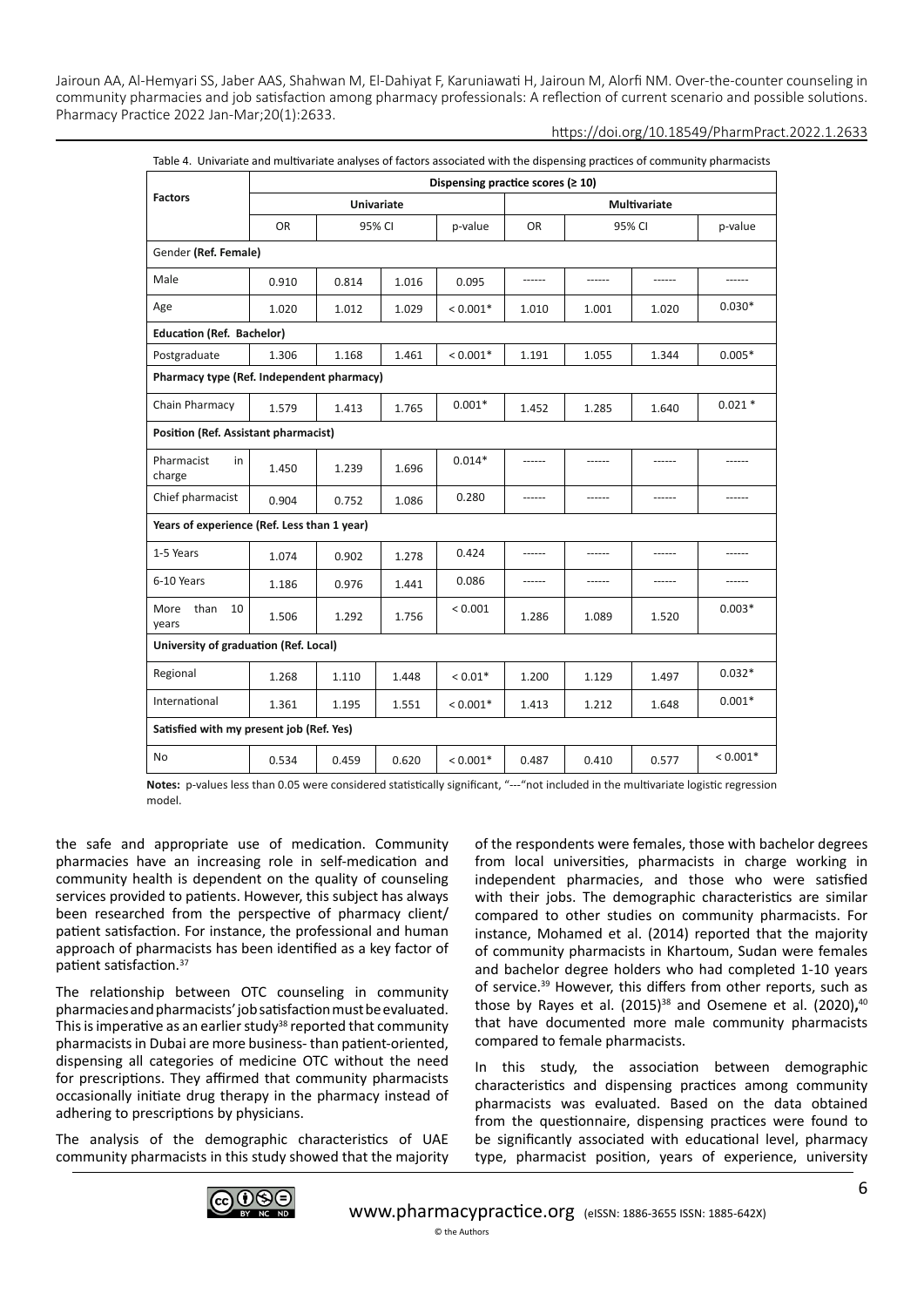medications.49,50

of graduation, and satisfaction with the current community pharmacy job. These results imply that dispensing practices among community pharmacists depend on the aforementioned factors. This is consistent with some past studies. For instance, Veiga et al. (2021)<sup>41</sup> reported that client satisfaction appears to be determined by consultation quality (evaluation score), suggesting the advancement of the pharmacists' clinical role. Urbonas and Kubilienė (2016) noted that job satisfaction and quality of OTC counseling in Lithuania were dependent on pharmacists' age.34 Mináriková et al. (2016) reported that the most frequently reported reason for attending a community pharmacy in Slovakia was to obtain prescription and OTC medications, while patients' preference of a particular pharmacy was influenced by location.<sup>42</sup> These demographic variables may have expanded the understanding of community pharmacists in the practice of dispensing OTC medications. However, the finding in the current study is inconsistent with a similar study performed in Qatar where no significant association was found between the demographic characteristics of community pharmacists and the level of patient counseling provided.<sup>43</sup> The difference may be attributable to variations in the study settings and environment.

The dispensing environment within pharmacies can both cause and prevent dispensing errors.<sup>44</sup> Hence, this study also assessed the factors associated with dispensing practices among community pharmacists in the study area. Better dispensing practices were common among older participants with postgraduate degrees, pharmacists from pharmacy chains, participants with over 10 years of experience, and pharmacists who had graduated from regional or international universities. This outcome is consistent with a previous study that reported that the average dispensing score of community pharmacists in Turkey was significantly higher among pharmacists with 5 years of experience, indicating that dispensing practices are closely associated with experience; however, they found no association with sex, age, or workload.45 This result underpins the importance of experience and education concerning dispensing practices. Ansari (2017) reported that the widespread irrational dispensing of antibiotics is due to a lack of professionally trained personnel i.e., pharmacists.<sup>46</sup> Poor dispensing practices were common among participants who were unsatisfied with their current community pharmacist job. This is consistent with the outcomes of several similar studies. For instance, Al Khalidi and Wazaify (2013) reported that community pharmacists in Amman are less satisfied with their jobs due to long working hours, lack of advancement and promotion opportunities, and poor physician-pharmacist relationships.47 Similarly, Yang et al. (2016) performed a crosssectional survey in South Korea that showed that pharmacists have low levels of satisfaction with the current medication counseling services provided at community pharmacies.<sup>48</sup>

In the assessment of dispensing practices, although the community pharmacists enquired about drugs the patients had recently taken, any medication different from the ones they came to purchase was not asked about. This finding contradicts the result obtained from other cross-sectional surveys of community pharmacists in Saudi Arabia, Qatar, and Ethiopia on their OTC counseling activities. These studies found that

https://doi.org/10.18549/PharmPract.2022.1.2633 pharmacists always enquired about the medicines the patients wanted to purchase and whether they were taking any other

Although pharmacists enquired about patients' health conditions and duration of conditions, discouraged the long-term use of medications, and recommended visits to physicians, other practices such as issuing warnings about incorrect choices of treatment and recommending non-drug alternatives were less frequent. Understandably, patients/ clients would have been well informed after expended quality time with the physicians before coming to the pharmacy to fill their prescriptions. Therefore, community pharmacists may have simply concurred with what they are expected to do which represents their mere aspirations. It can be concluded from the research findings that only trained and experienced pharmacists should dispense medicines and that the education of pharmacists is crucial for good dispensing practices.

The main implications from these results are that organizational policies oriented toward creating a patient-oriented and counseling-friendly environment could increase pharmacists' satisfaction with their organizations and reduce patients' self-medication risks due to improved counseling quality. Furthermore, additional training regarding clinical skills (e.g., OTC counseling) for pharmacists could motivate them to strive for professional self-realization and increase their job satisfaction, thereby improving service quality in pharmacies. Additionally, measures to increase the job satisfaction of pharmacists at retirement age (e.g., higher involvement in patient care, tutoring less experienced colleagues) could be a way to retain experienced staff and maintain high-quality pharmaceutical services.

# **CONCLUSION**

Patient-centered management strategies oriented toward creating a counseling-friendly environment would open more space to achieve professional self-realization through cognitive services. This would not only benefit patients via consistent counseling services but also increase pharmacists' satisfaction with their job and profession.

# **ACKNOWLEDGEMENTS**

Moyad Shahwan is highly grateful for Ajman University for all necessary support to carry out the successful accomplishment of the project. We would also like to thank our colleagues for their participation in this study and their support of our work in this way; they helped us obtain results of better quality.

# **FUNDING**

This study was not funded by any institutions. This research did not get any fund.

# **AUTHORS' CONTRIBUTIONS**

AAJ and SSA conceptualized the project. HK and SSA contributed

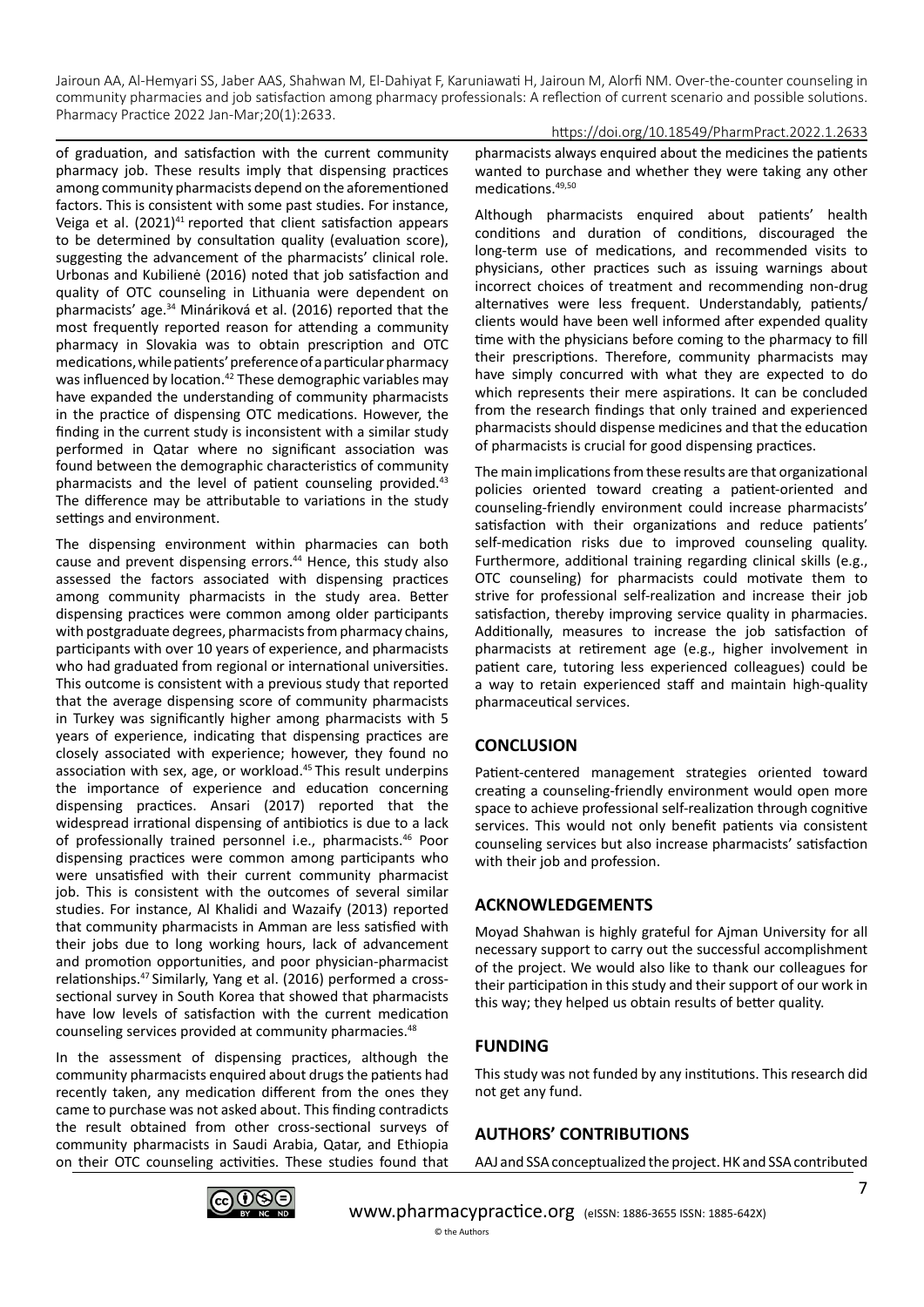https://doi.org/10.18549/PharmPract.2022.1.2633

in the methodology development, MS, FD and MJ contributed to data collection. AAJ and FD contributed to data analysis and interpretation. AASJ and NMA investigation and write the discussion. The final manuscript has been developed, written, and agreed by all authors. All Authors read and approved the final manuscript.

# **AVAILABILITY OF DATA AND MATERIALS**

All data will be provided upon request.

# **ETHICS APPROVAL AND CONSENT TO PARTICIPATE**

This study received approval from the Institutional Ethics Review Committee of Ajman University. All participants were informed of the study purpose before data collection. They were also told that their consent was required for the questionnaire to be administered; all participants gave their written informed consent. The participants' identities were not recorded and they were assured of complete confidentiality.

# **CONSENT FOR PUBLICATION**

All authors are agreed for publication of this manuscript in Pharmacy Practice Journal.

# **COMPETING INTERESTS**

All authors declare that they have no conflicts of interest.

# **References**

- 1. World Health Organization. The Selection and Use of Essential Medicines. Report of the WHO Expert Committee, 2002 (Including the 12th Model List of Essential Medicines). Technical Report Series No. 914. Geneva: WHO. 2003.
- 2. le Grand A, Hogerzeil HV, Haaijer-Ruskamp FM. Intervention research in rational use of drugs: A review. Health Policy Plan. 1999;14(2):89-102.<https://doi.org/10.1093/heapol/14.2.89>
- 3. Council of the International Pharmaceutical Federation. Joint statement by The International Pharmaceutical Federation and The World Self-Medication Industry. Responsible self-medication. The Hague. 1998 (cited 2015 Aug 30).<https://www.fip.org/> www/uploads/database\_file.php?id=241&table\_i.
- 4. Eickhoff C, Hammerlein A, Griese N, et al. Nature and frequency of drug-related problems in self-medication (over-thecounter drugs) in daily community pharmacy practice in Germany. Pharmacoepidemiol Drug Saf. 2012;21(3):254-60. [https://doi.](https://doi.org/10.1002/pds.2241) [org/10.1002/pds.2241](https://doi.org/10.1002/pds.2241)
- 5. Bosse N, Machado M, Mistry A. Efficacy of an over-the-counter intervention follow-up program in community pharmacies. J Am Pharm Assoc. 2012;52(4):535-40. <https://doi.org/10.1331/JAPhA.2012.10093>
- 6. Wong F, Chan F, You J, et al. Patient self management and pharmacist-led patient self-management in Hong Kong: a focus group study from different healthcare professionals' perspectives. BMC Health Serv Res. 2011;11:121. [https://doi.org/10.1186/1472-](https://doi.org/10.1186/1472-6963-11-121) [6963-11-121](https://doi.org/10.1186/1472-6963-11-121)
- 7. Piecuch A, Kozlowska-Wojciechowska M. Self-medication in Poland: the pharmacist's advisory role in Warsaw. Int J Clin Pharm. 2013;35(2):225-9.<https://doi.org/10.1007/s11096-012-9734-z>
- 8. Brata C, Marjadi B, Schneider C, et al. Information- gathering for self-medication via Eastern Indonesian community pharmacies: a cross-sectional study. BMC Health Serv Res. 2015;15(1):8. <https://doi.org/10.1186/s12913-014-0670-6>
- 9. Order of the Minister of Health of the Republic of Lithuania. Regulation on good pharmacy practice. Valstybes zinios. 2007;68:2690.
- 10. International Pharmaceutical Federation. Statement of principle self-care including self-medication-the professional role of the pharmacist. The Hague: FIP. 1996. http:/[/www.fip.org/www/uploads/database\\_file.php?id=204&table\\_id](http://www.fip.org/www/uploads/database_file.php?id=204&table_id)=.
- 11. Kamat VR, Nichter M. Pharmacies, self-medication, and pharmaceutical marketing in Bombay. Indian Soc Sci Med. 1998;47(6):779-94. [https://doi.org/10.1016/s0277-9536\(98\)00134-8](https://doi.org/10.1016/s0277-9536(98)00134-8)
- 12. Tumwikirize WA, Ekwaru PJ, Mohammed K, et al. Management of acute respiratory infections in drug shops and private pharmacies in Uganda: A study of counter attendants' knowledge and reported behaviour. East Afr Med J. 2004;Suppl:33-40.
- 13. Basak SC, Prasad GS, Arunkumar A, et al. An attempt to develop community pharmacy practice: Results of two surveys and two workshops conducted in Tamil Nadu. Indian J Pharm Sci. 2005;67:362-67.
- 14. Awad AI, Ball DE, Eltayeb IB. Improving rational drug use in Africa: The example of Sudan. East Mediterr Health J. 2007;13(5):1202- 11. <https://doi.org/10.26719/2007.13.5.1202>
- 15. Waako PJ, Odoi-adome R, Obua C, et al. Existing capacity to manage pharmaceuticals and related commodities in East Africa: An assessment with specific reference to antiretroviral therapy. Hum Resour Health. 2009;7:21. [https://doi.org/10.1186/1478-](https://doi.org/10.1186/1478-4491-7-21) [4491-7-21](https://doi.org/10.1186/1478-4491-7-21)
- 16. Dameh M. Pharmacy in the United arab emirates. South Med Rev. 2009;2(1):15-18.
- 17. Hasan S, Sulieman H, Chapman CB, et al. Community pharmacy services in the United Arab Emirates. Int J Pharm Pract. 2012;20(4):218-225.<https://doi.org/10.1111/j.2042-7174.2011.00182.x>
- 18. Smith P, Kendall L, Hulin C. The measurement of satisfaction in work and retirement: a strategy for the study of attitudes. Chicago: Rand-McNally. 1969.
- 19. Wagner C. Organizational commitment as a predictor variable in nursing turnover research: literature review. J Adv Nurs.

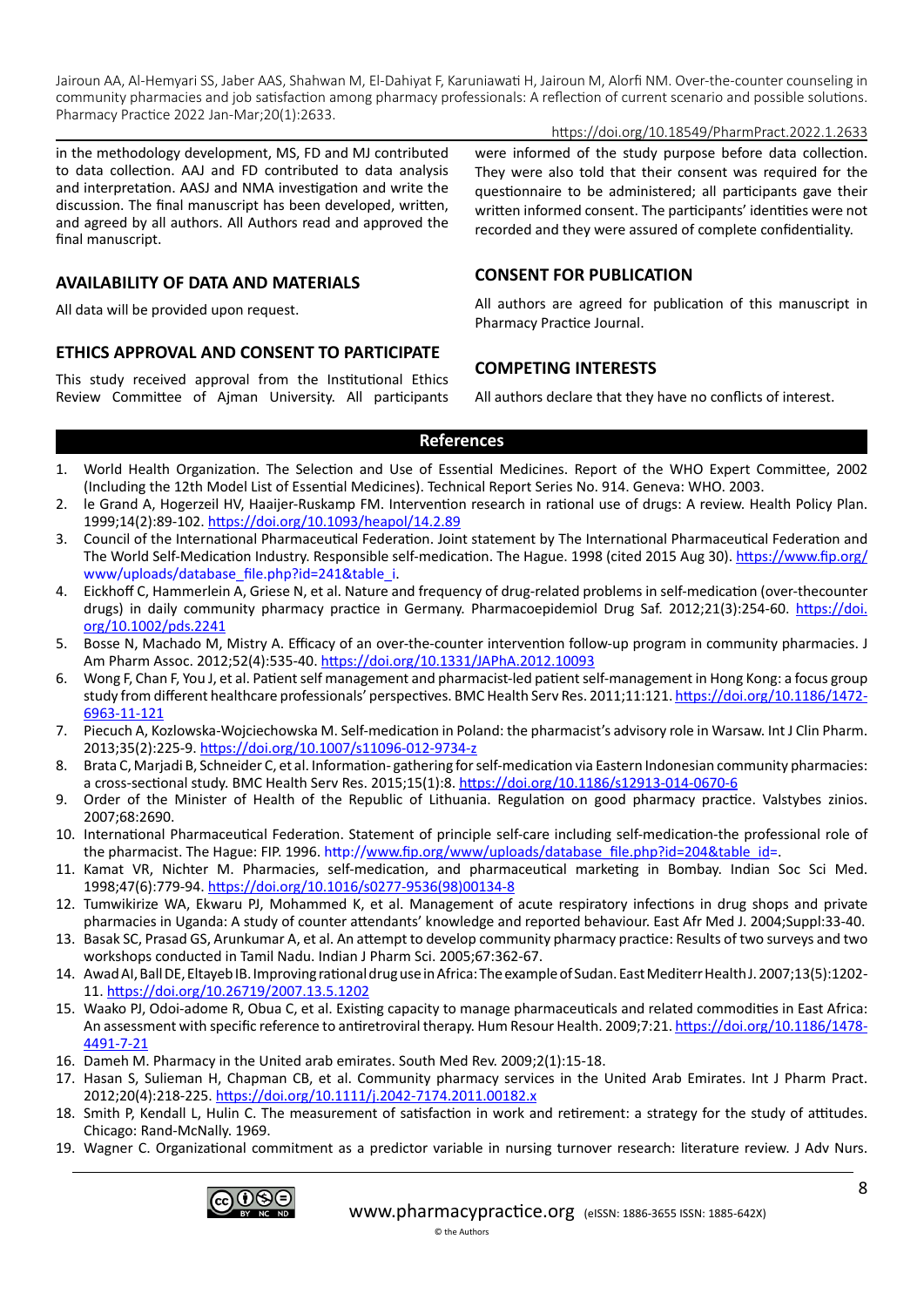https://doi.org/10.18549/PharmPract.2022.1.2633

2007;60(3):235-47.<https://doi.org/10.1111/j.1365-2648.2007.04421.x>

- 20. Seston E, Hassell K, Ferguson J, et al. Exploring the relationship between pharmacists' job satisfaction, intention to quit the profession, and actual quitting. Res Social Adm Pharm. 2009;5(2):121-32. <https://doi.org/10.1016/j.sapharm.2008.08.002>
- 21. Hardigan P, Carvajal M. Job satisfaction among practicing pharmacists: a Rasch analysis. Internet J Allied Health Sci Pract. 2007;5:1-9.
- 22. Saleh S, Otis J. Age and level of job satisfaction. Pers Psychol. 1964;17:425-30.
- 23. Jairoun AA, Al-Hemyari SS, Jairoun M, et al. Hidden factors in community pharmacy related to medication safety risks: Pushing patient safety to breaking point. Research in social & administrative pharmacy: RSAP. 2021;S1551-7411. [https://doi.](https://doi.org/10.1016/j.sapharm.2021.11.005) [org/10.1016/j.sapharm.2021.11.005](https://doi.org/10.1016/j.sapharm.2021.11.005)
- 24. Gidman W. Increasing community pharmacy workloads in England. Int J Clin Pharm. 2011;33(3):512-20. [https://doi.](https://doi.org/10.1007/s11096-011-9498-x) [org/10.1007/s11096-011-9498-x](https://doi.org/10.1007/s11096-011-9498-x)
- 25. Gaither C, Nadkarni A. Interpersonal interactions, job demands and work-related outcomes in pharmacy. Int J Pharm Pract. 2012;20(2):80-9. <https://doi.org/10.1111/j.2042-7174.2011.00165.x>
- 26. Kebodeaux C, Grise W, Hudspeth B, et al. Chain community pharmacists' willingness, attitudes, and barriers in providing selfcare medication and supplement recommendations. Self Care. 2012;3(2):21-32.
- 27. Cox E, Fitzpatrick V. Pharmacists' job satisfaction and perceived utilization of skills. Am J Health Syst Pharm. 1996;53(17):281-4. <https://doi.org/10.1093/ajhp/56.17.1733>
- 28. Awalom M, Tesfa A, Kidane M, et al. Eritrean pharmacists' job satisfaction and their attitude to reprofessionalize pharmacy into pharmaceutical care. Int J Clin Pharm. 2015;37(2):335-41.<https://doi.org/10.1007/s11096-015-0064-9>
- 29. Lau W, Pang J, Chui W. Job satisfaction and the association with involvement in clinical activities among hospital pharmacists in Hong Kong. Int J Pharm Pract. 2011;19(4):253-63. <https://doi.org/10.1111/j.2042-7174.2010.00085.x>
- 30. Barakat-Haddad C, Siddiqua A, "Prevalence and predictors of over-the-counter medication use among adolescents in the United Arab Emirates," World Health Organization - Regional Office for the Eastern Mediterranean. 2018;23(11):744-753. <https://doi.org/10.26719/2017.23.11.744>

1.

- 31. UAE has over 2000 private pharmacies, 4000 professionals. Available at:<http://wam.ae/en/details/1395228626943>
- 32. Awalom M, Tesfa A, Kidane M, et al. Eritrean pharmacists' job satisfaction and their attitude to reprofessionalize pharmacy into pharmaceutical care. Int J Clin Pharm. 2015;37(2):335-41.<https://doi.org/10.1007/s11096-015-0064-9>
- 33. Bond C, Raehl C. Pharmacists' assessment of dispensing errors: risk factors, practice sites, professional functions, and satisfaction. Pharmacotherapy. 2001;21(5):614-26.<https://doi.org/10.1592/phco.21.6.614.34544>
- 34. Urbonas G, Kubilienė L. Assessing the relationship between pharmacists' job satisfaction and over-the-counter counseling at community pharmacies. Int J Clin Pharm, 2016;38(2):252-60. <https://doi.org/10.1007/s11096-015-0232-y>
- 35. Lawshe CH. A quantitative approach to content validity. Pers Psychol. 1975;28:563-75.
- 36. Polit DF, Beck CT, Owen SV. Is the CVI an acceptable indicator of content validity? Appraisal and recommendations. Res Nurs Health. 2007;30:459-67. <https://doi.org/10.1002/nur.20199>
- 37. Mináriková D, Malovecká I, Foltán V. Consumer satisfaction with pharmaceutical care in Slovak community pharmacies. Acta Fac Pharm Univ Comen LXII. 2015;62(1):1-6.<https://doi.org/10.2478/afpuc20140015>
- 38. Rayes IK, Hassali MA, Abduelkarem AR. Perception of community pharmacists towards their current professional role in the healthcare system of Dubai, United Arab Emirates. Saudi Pharmaceutical Journal. 2015;23:235-240.
- 39. Mohamed SSE, Mahmoud AA, Ali AA. Barriers for implementation of pharmaceutical care practice in community pharmacies in Sudan. Khartoum Medical Journal. 2014;7(1):921-931.
- 40. Osemene KP, Ihekoronye RM, Jegede A. Assessing Counseling Practices of Community Pharmacists in Nigeria. East and Central African Journal of Pharmaceutical Sciences. 2020;23:87-99.
- 41. Veiga P, Cavaco AM, Lapão LV, et al. Self-medication consultations in community pharmacy: an exploratory study on teams' performance, client-reported outcomes and satisfaction. Pharm Pract. 2021;19(1):2138. [https://doi.org/10.18549/](https://doi.org/10.18549/PharmPract.2021.1.2138) [PharmPract.2021.1.2138](https://doi.org/10.18549/PharmPract.2021.1.2138)
- 42. Mináriková D, Malovecká I, Lehocká L, et al. The assessment of patient satisfaction and attendance of community pharmacies in Slovakia.Eur. Pharm. J. 2016;2:23-29.
- 43. Javed B, Kheir N, Yousil A. Qatar Foundation: Annual Research Conference Proceedings. 2016. [https://doi.](https://doi.org/10.5339/9farc.2016.H%20BPP1645) [org/10.5339/9farc.2016.H BPP1645](https://doi.org/10.5339/9farc.2016.H%20BPP1645)
- 44. Croft H, Nesbitt K, Rasiah R, et al. Safe dispensing in community pharmacies: applying the software, hardware, environment and liveware (SHELL) model. Clin Pharm. 2017. <https://doi.org/10.1211/cp.2017.20202919>
- 45. Toklu HZ., Akici A, Oktay S, et al. The pharmacy practice of community pharmacists in Turkey.Marmara Pharmaceutical Journal. 2010;14:53-60.
- 46. Ansari M. Evaluation of community pharmacies regarding dispensing practices of antibiotics in two districts of central Nepal. PLoS ONE. 2017;12(9):e0183907.<https://doi.org/10.1371/journal.pone.0183907>
- 47. Al Khalidi D, Wazaify M. Assessment of pharmacists' job satisfaction and job related stress in Amman. Int J Clin Pharm. 2013;35(5):821-8.<https://doi.org/10.1007/s11096-013-9815-7>